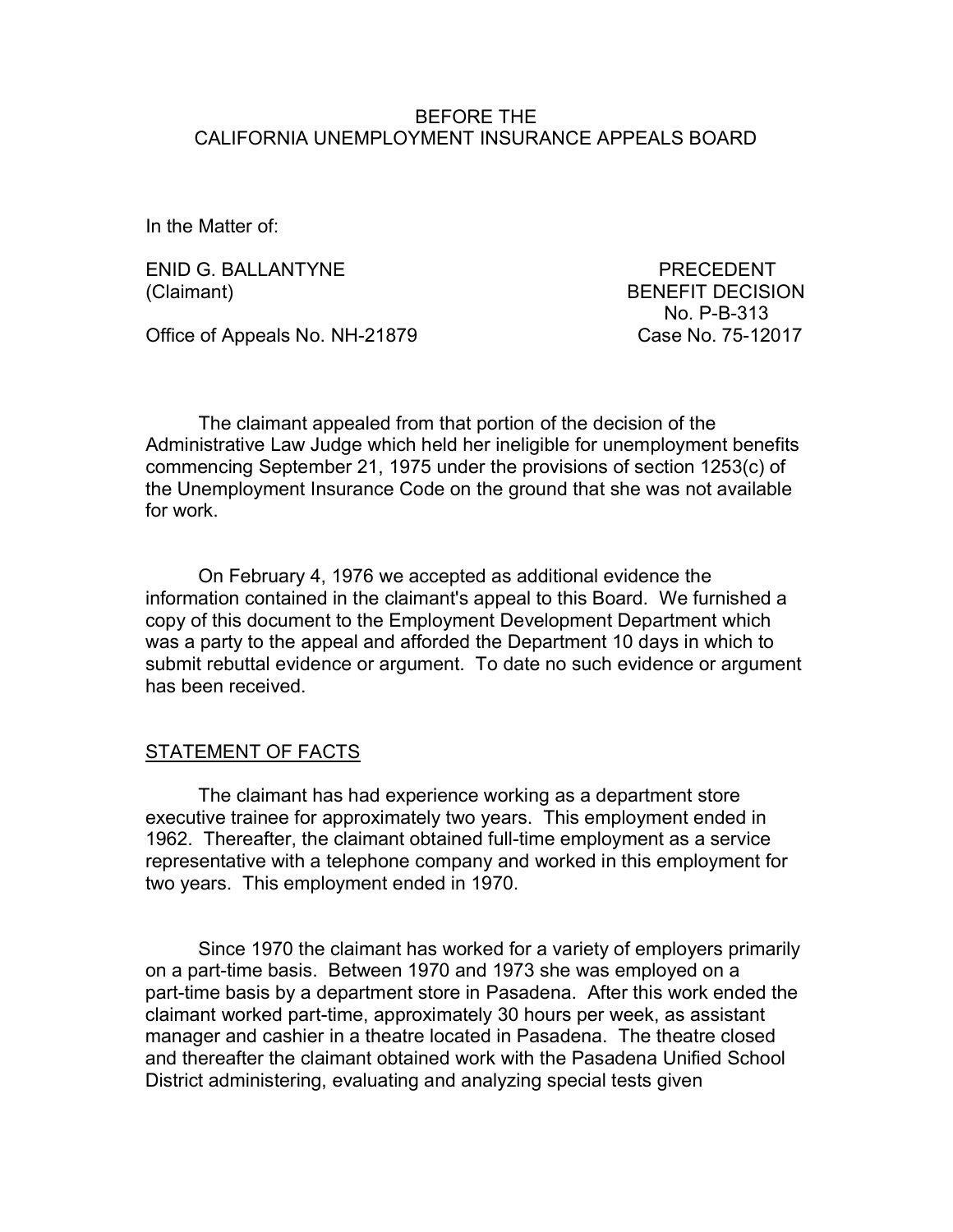to elementary school children. She worked at this job approximately 20 hours per week and the work was terminated in June 1974.

 She thereafter obtained employment as secretary with a Los Angeles newspaper working approximately 30 hours a week. This work ended in March 1975.

 During the period from 1970 the claimant was the sole support of her three children and was attending college on a full-time basis.

 In September 1975 the claimant entered the University of California, Los Angeles, Law School. She will not leave school to accept full-time work unless such work would offer a salary of at least \$1,000 a month. She is searching for part-time work so as to continue her education and at the time of the hearing was employed as special tutor at a wage of \$5 per hour. She also had been promised part-time work commencing in December 1975, as a credit checker at a wage of \$25 per shift.

 In her appeal to this Board, which we accepted as additional evidence, the claimant indicated that she was employed at the time of submitting her appeal. The claimant is willing to accept the prevailing wage for work which she can obtain and imposes no restriction as to the type of work she will accept. However, she will not accept work which will interfere with the completions of her law school studies.

 In testifying as to the labor market available to the claimant, the Department representative stated in part:

 ". . . The labor market is extremely small regardless of what she does for a living. There are just too many people out of work and there is very little night work now."

## REASONS FOR DECISION

 Section 1253(c) of the Unemployment Insurance Code provides in pertinent part that an unemployed individual is eligible for benefits with respect to any week only if he is available for work during that week.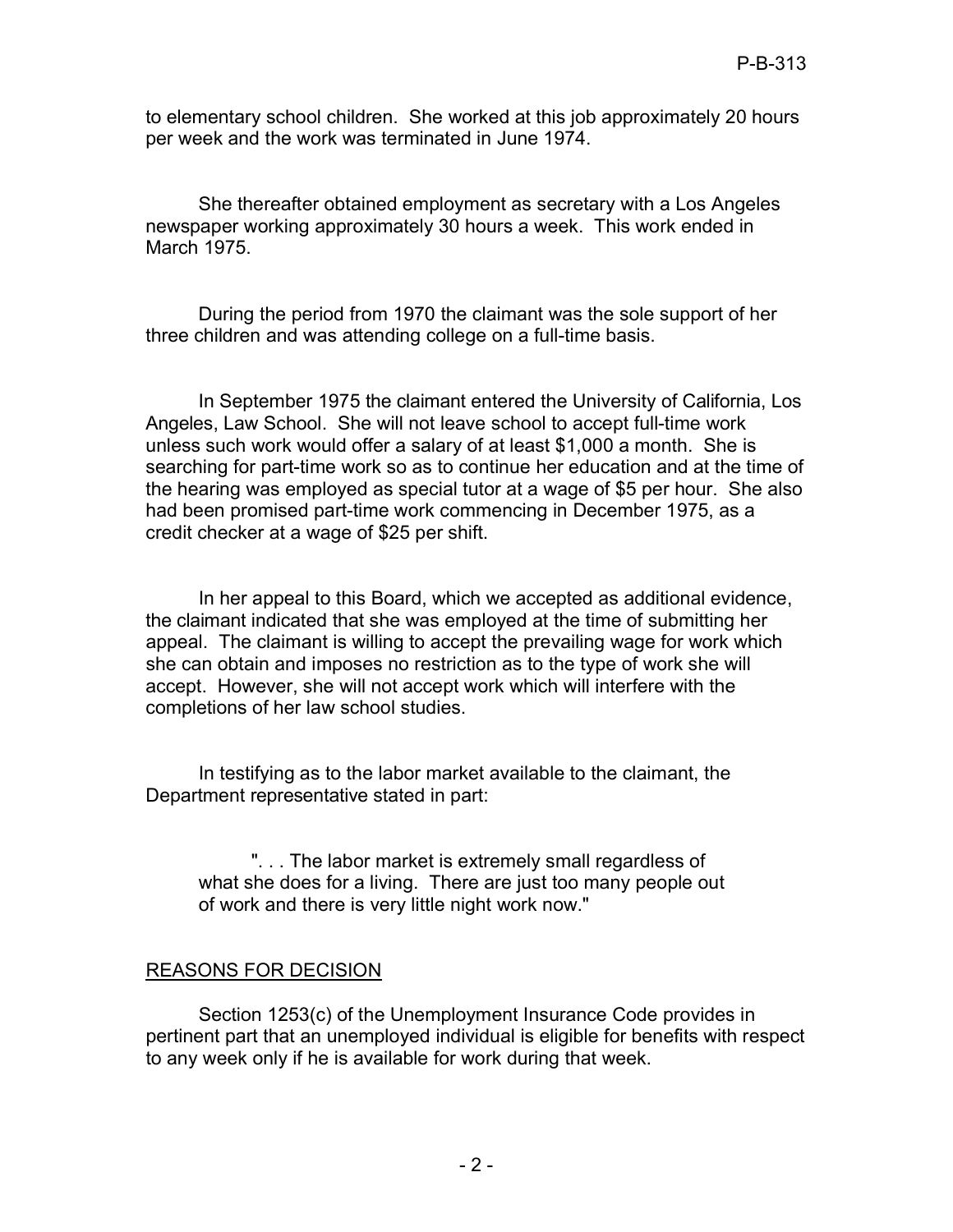This Board and its predecessors have on numerous occasions been called upon to decide the availability of claimants who were attending school and claiming benefits at the same time.

 In 1943 Benefit Decision No. 27 was issued. In that case, the claimant, who was well experienced as a waitress, was attending night school. only "defense work." In that case, the Board held the claimant was not However, she refused to consider accepting waitress work and would accept available for work.

 In 1943 Benefit Decision No. 247 was issued. There, the claimant was attending school and refused to accept any work because he contended that all of his time was devoted to attending school and studying. There the Board held the claimant was not available for work.

 In 1944 Benefit Decision No. 432 was issued. In that case, the claimant was attending school eight hours a day, six days a week, and refused to accept any type of work. This claimant too was held not available.

 Benefit Decision No. 940 was issued in 1944 and considered a student not available for work because, although this claimant could work four hours a day, five days a week, she refused to work any more than three hours a day, three days a week.

 In 1945 Benefit Decision No. 1380 was issued. There, the claimant had been attending school for a considerable period of time. All of the claimant's work history had been on a part-time basis and the benefits which she was claiming were based on wages earned in part-time work. The evidence in that case showed that a labor market existed for the claimant and at the time of the hearing she was working on a part-time basis. It was held that the claimant was available for work.

 In Benefit Decision No. 4623, the Board again considered the eligibility for benefits of a student, and after reviewing prior decisions, concluded that "an inference of unavailable for work arises where a claimant is attending school during hours customarily worked in business and industry." The Board went on to point out that this interference of unavailable could be overcome by a showing that the claimant is willing and able to accept work for which there is a labor market. The Board also indicated that in evaluating the claimant's availability for work, consideration must be given to the claimant's past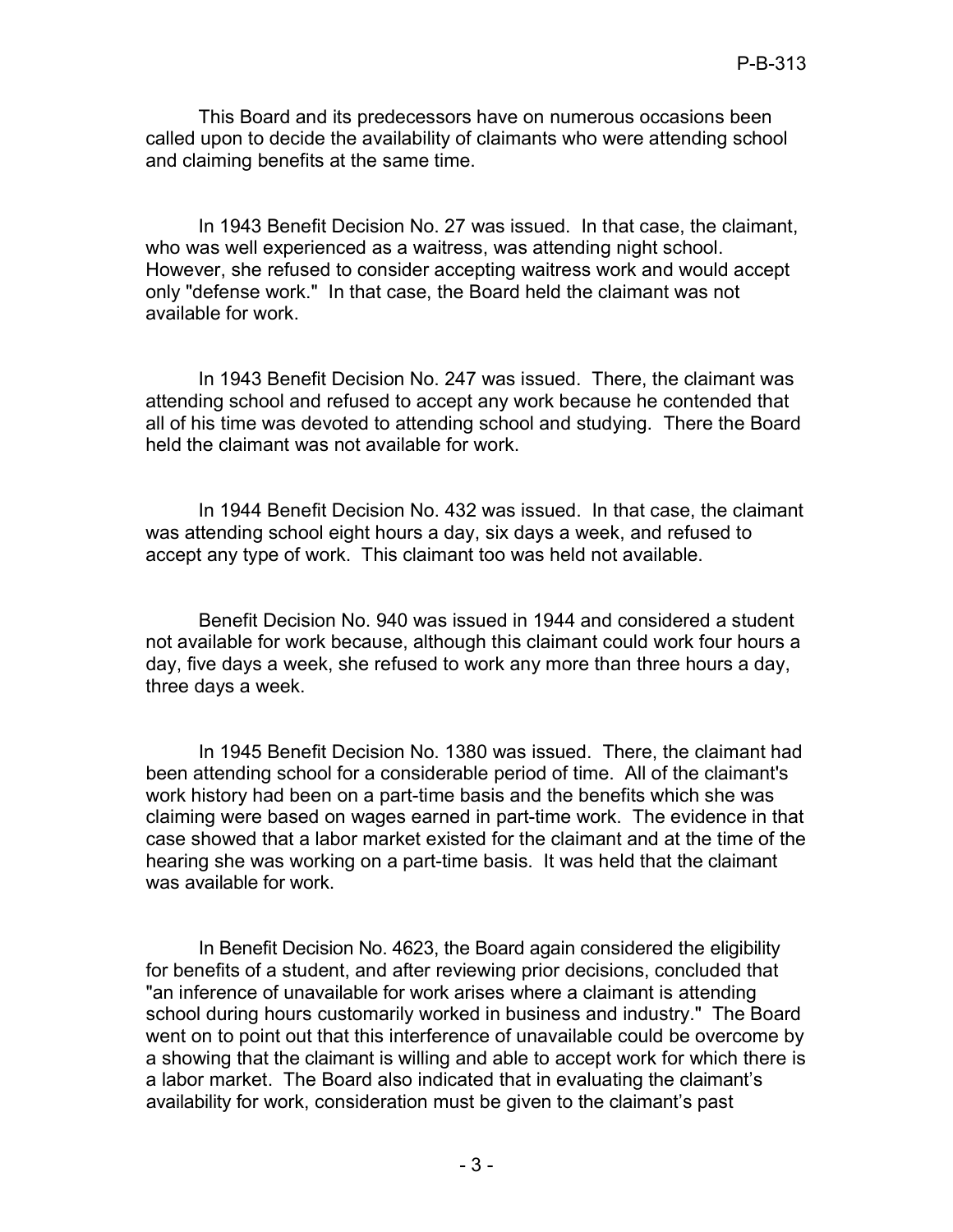employment pattern, the type of work acceptable to the claimant and whether or not an employment field exists in the locality for the work which the claimant will accept.

 All of the prior cases concerning student claimants have been resolved on the bases of whether the claimants concerned imposed restrictions on acceptable work in addition to whatever restrictions resulted from school attendance. Where the claimant imposed additional restrictions, he was held ineligible for benefits.

 Turning now to the instant matter, we find that the claimant's past employment history shows that she has attended school for a considerable period of time and at the same time worked on a part-time basis to support herself and her children. The benefits which she is claiming are based entirely upon wages earned in part-time employment. She imposes no undue restrictions on acceptable work except that such work will not interrupt her attendance at school. She has made diligent and successful efforts to obtain work. According to the testimony of the Department, a labor market, although small, does exist for the claimant. Under these conditions, we conclude that this claimant has overcome the inference of unavailability and has established that she is available for work.

 It should be pointed out that the test of availability may not be predicated upon the lack of openings for a claimant, but rather must be based upon whether there is a potential employment field.

In Garcia v. California Employment Stabilization Commission, 71 C.A. 2d 107; 161 P. 2d 972, the court stated:

 "It is well established that the act under consideration is remedial and therefore must be liberally construed to effectuate the stated objects of the statute. . . . (citations deleted) 'Availability for work requires no more than availability for suitable work which the claimant has no good cause for refusing.'"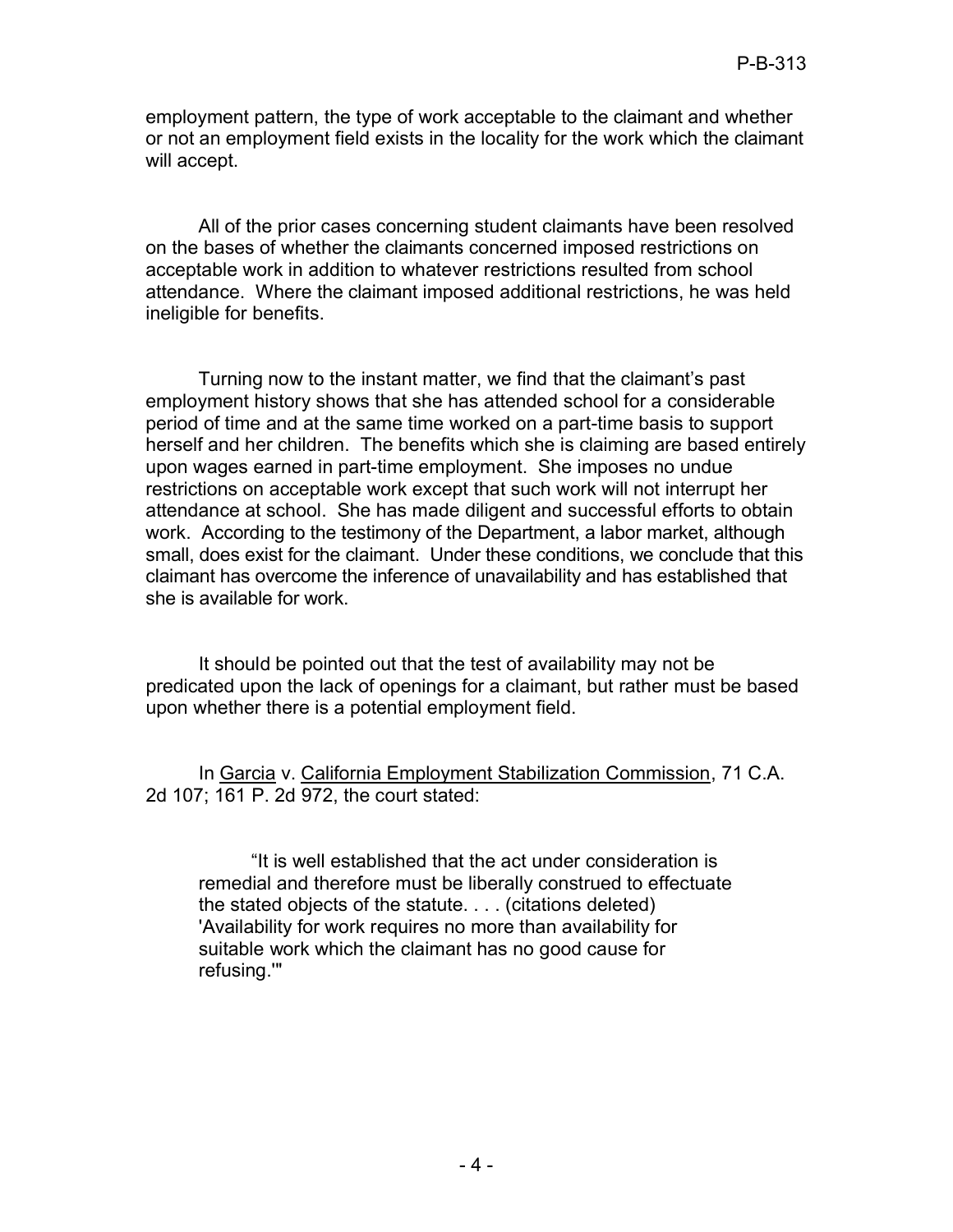Restricting acceptable work to part-time hours does not necessarily result in a finding that the claimant has withdrawn from the labor market and thus is not available for work (Appeals Board Decision No. P-B-172).

 In arriving at the decision in this matter, we are not unaware of the finding of the court in Perales v. California Department of Human Resources Development, et al., 32 C.A. 3d 332; 108 Cal. Rptr. 167, wherein the court stated: ". . . The unemployment insurance system cannot be used to subsidize an employee's education."

We do not believe that the <u>Perales</u> case is applicable here. In that case, the claimant voluntarily left employment to attend school. Here the claimant did not voluntarily leave employment to attend school. Nor does she depend upon unemployment insurance to subsidize education. She merely depends upon unemployment insurance to reduce the suffering caused by her involuntary unemployment (Section 100, Unemployment Insurance Code). Nor do we believe that by attending school this claimant will become "an unproductive member of society." (Sherbert v. <u>Verner,</u> 374 U.S. 398) Her primary interest is to obtain employment so that she can continue to complete her education.

 The Administrative Law Judge cited Appeals Board Decision No. P-B-135 to support his conclusion that this claimant is not available for work. We do not believe that that decision is applicable to this matter. In the cited decision, the claimant was a student at the University of Washington in Seattle, Washington. During the Christmas holidays the claimant returned to Los Angeles, filed a claim for benefits and contended that he was available for work during the period of the school holiday. The claimant intended to return to the University of Washington after the Christmas holiday and did not intend to work either full time or part time while going to school. That is not the situation here.

In Appeals Board Decision No. P-B-135, we stated:

 "We believe that a claimant whose primary consideration is the continuation of his college education, while obtaining work during vacation intervals is only a secondary one, does not meet the availability for work requirement of section  $1253(c)$ . . . . "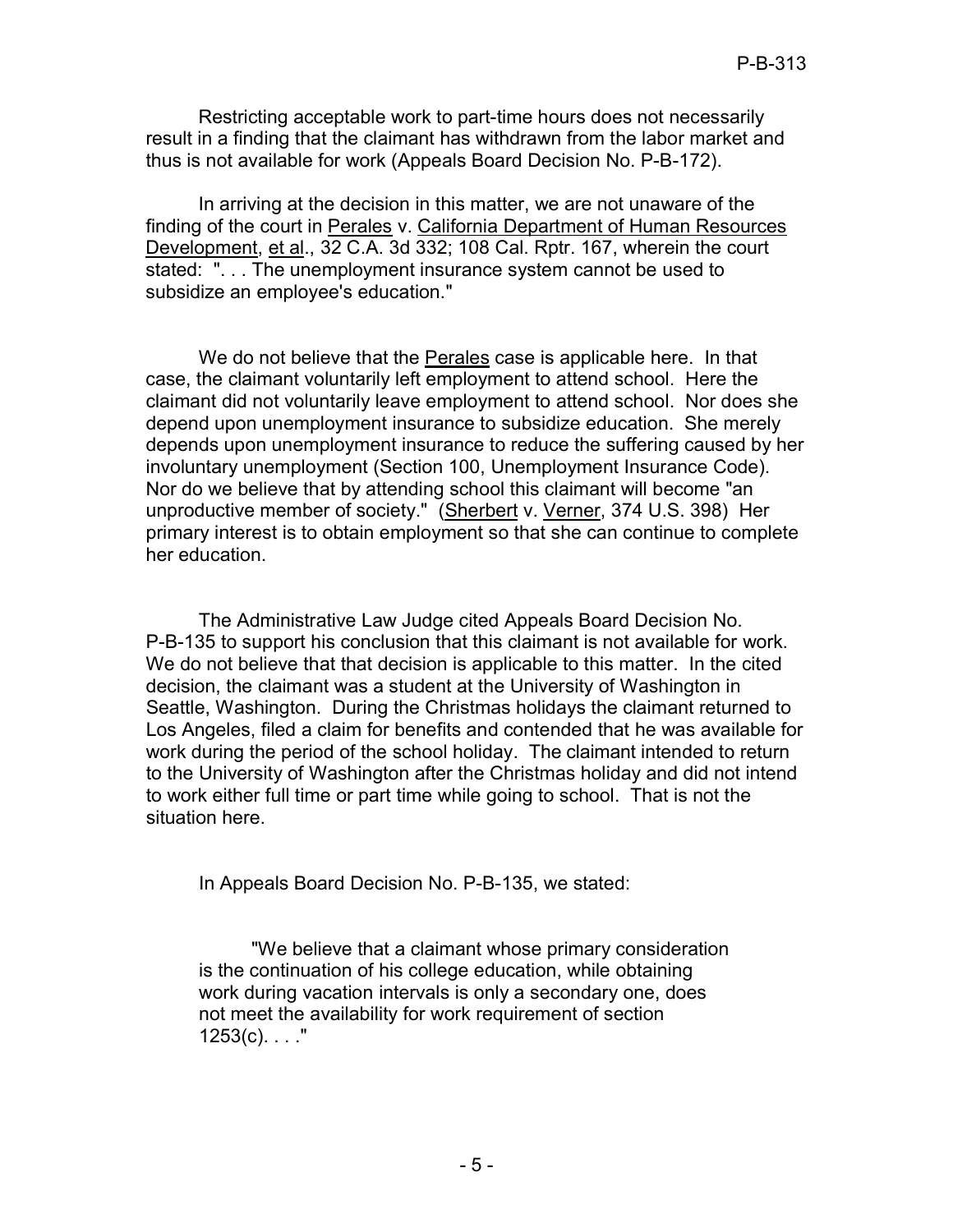We agree with the results reached in Appeals Board Decision No. P-B-135. However, that case contains the following language:

 ". . . On the other hand, a college student who expresses a willingness to forego school attendance if he is able to secure full-time employment is available for work."

 We do not approve of this statement and hereby disaffirm it because we do not believe that this Board or any agency of the state government should make statements which could be interpreted as encouraging college students to become "drop outs" in order to become entitled to unemployment benefits.

 Finally, we feel obligated to state that if school attendance is merely a to secure work, such school attendance would not necessarily render the claimant not available. "fill-in" activity between jobs and does not interfere with the claimant's efforts

## **DECISION**

 The decision of the Administrative Law Judge is reversed. The claimant is not ineligible for benefits under section 1253(c) of the code. Benefits are payable provided she is otherwise eligible.

Sacramento, California, May 11, 1976.

## CALIFORNIA UNEMPLOYMENT INSURANCE APPEALS BOARD

DON BLEWETT, Chairperson

MARILYN H. GRACE

RICHARD H. MARRIOTT

DISSENTING - Written Opinion Attached

CARL A. BRITSCHGI

# HARRY K. GRAFE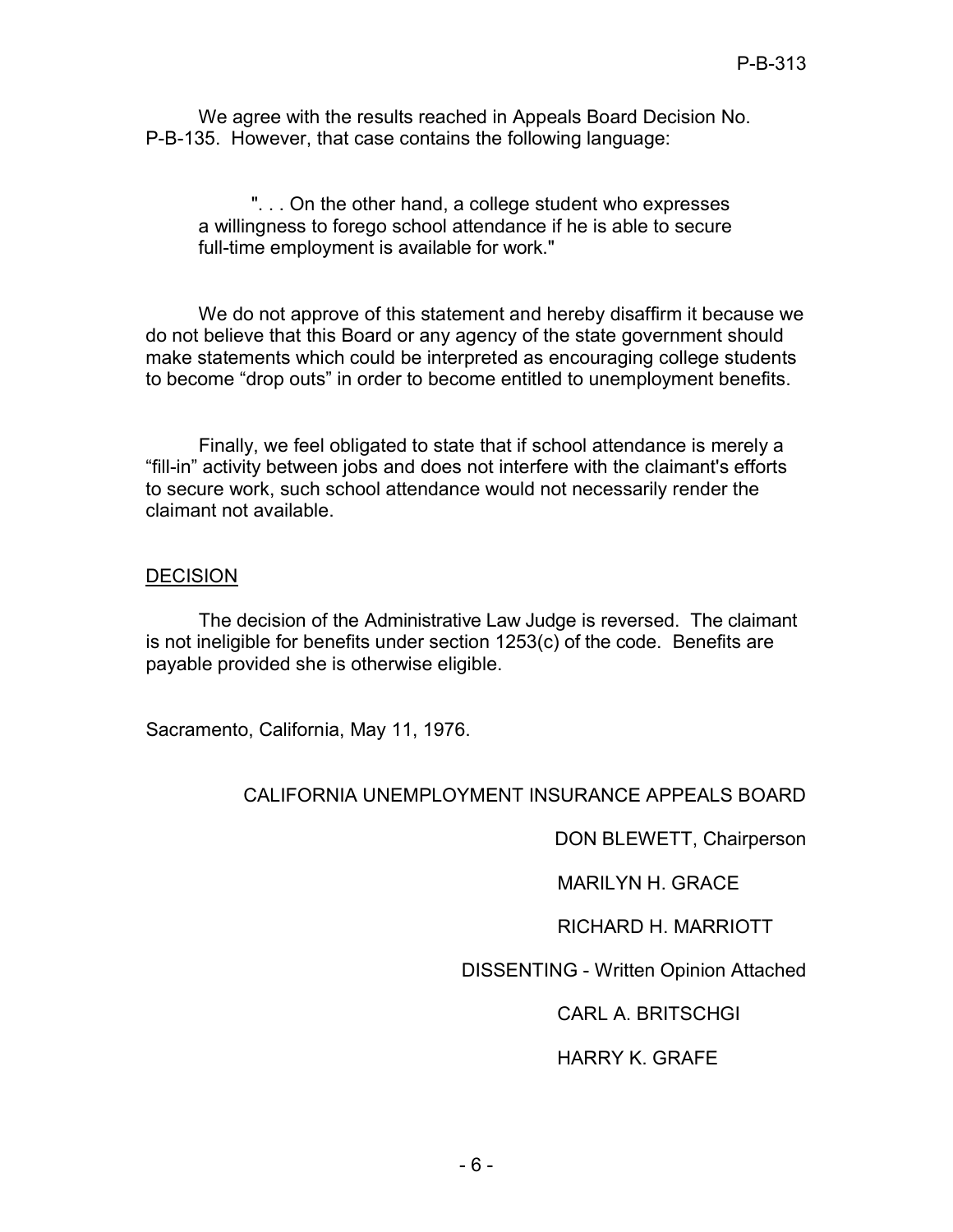#### DISSENTING OPINION

We dissent.

 stated in Section 100 of the Unemployment Insurance Code: In establishing the Unemployment Insurance Program, the legislature

 "Experience has shown that large numbers of the population of California do not enjoy permanent employment by reason of which their purchasing power is unstable. This is detrimental to the interests of the people of California as a whole.

 "The benefit to all persons resulting from public and private enterprise is realized in the final consumption of goods and services. It is contrary to public policy to permit the supply of consumption goods and services at prices which do not provide against that harm to the population consequest upon periods of unemployment of those who contribute to the production and distribution of such goods and services."

\* \* \*

 "The Legislature therefore declares that in its considered judgment the public good and the general welfare of the citizens of the State require the enactment of this measure under the police power of the State, for the compulsory setting aside of funds, to be used for a system of unemployment insurance providing benefits for persons unemployed through no fault of their own, and to reduce involuntary unemployment and the suffering caused thereby to a minimum.

 "It is the intent of the Legislature that unemployed persons claiming unemployment insurance benefits shall be required to make all reasonable effort to secure employment on their own behalf."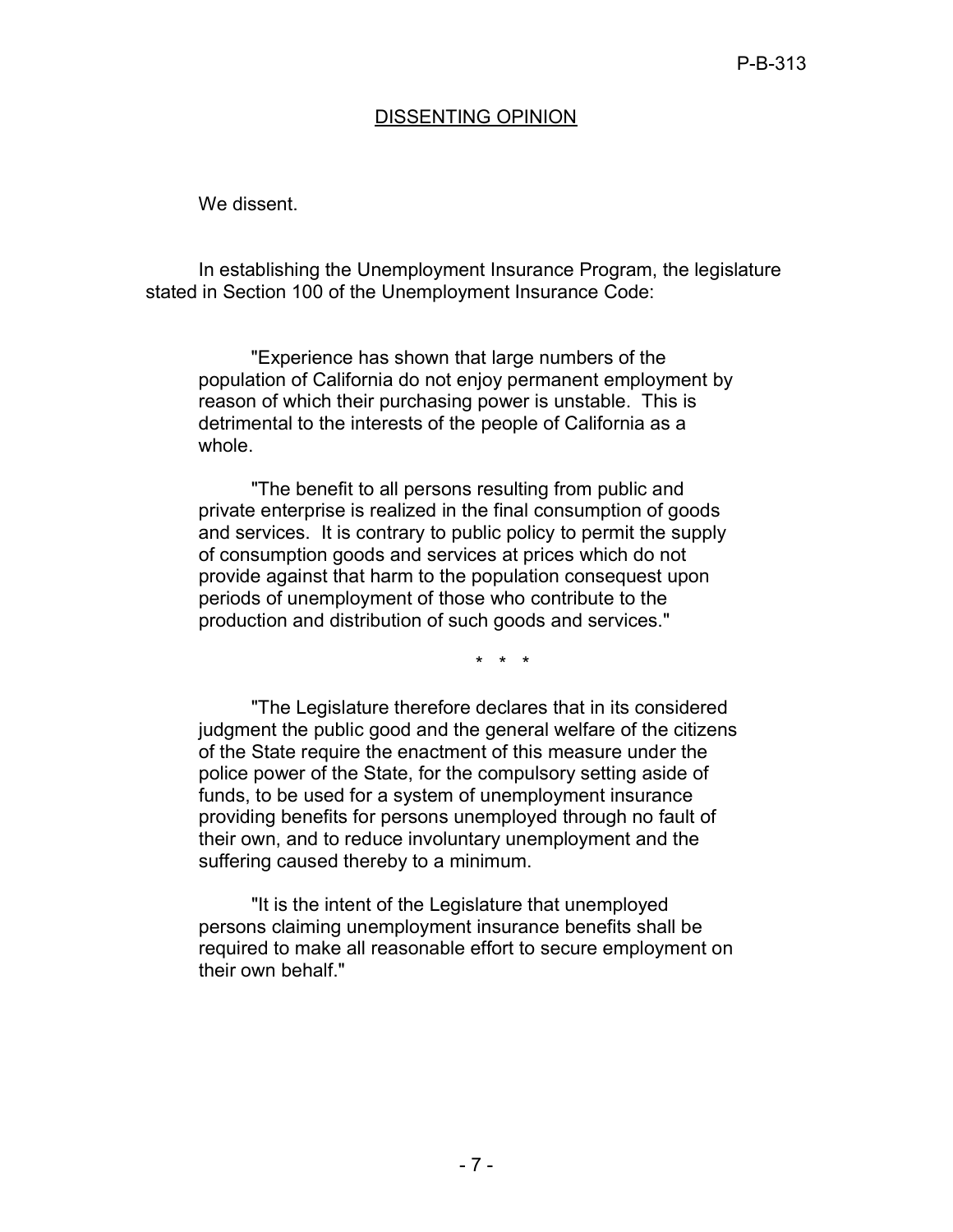Thus, in enacting the unemployment insurance law, the legislature was through no fault of their own and to encourage such individuals to return to gainful employment as rapidly as possible. The unemployment insurance law did not establish an eleemosynary program or a scholarship program but, rather, a program to assist in alleviating the hardships attendant upon interested in providing benefits to those individuals who were unemployed involuntary unemployment.

We agree wholeheartedly with the court's statement in <u>Perales</u> v. Department of Human Resources Development, 32 Cal. App. 3d 332, 108 Cal. Rptr. 167 which reads as follows:

 ". . . However great may be society's interest in furthering a workingman's education, we find nothing in the unemployment insurance law to sanction this objective. Although we must afford a liberal construction to this statute so as to effect all the relief that the Legislature intended to grant we cannot exceed the limits of the statutory intent. The unemployment insurance system cannot be used to subsidize an employee's education." (Citations omitted)

 In keeping with the purpose of unemployment insurance, the statement "On the other hand, a college student who expresses a willingness to forego school attendance if he is able to secure full-time employment is available for work," with which the majority disagrees, was included in Appeals Board Decision No. P-B-135 to express the Board's policy that unemployment primary objective is to return to the labor market ready and willing to accept gainful employment primarily of a full-time permanent nature. insurance benefits are available only to those unemployed individuals whose

 We do not believe that Appeals Board Decision No. P-B-172, cited by the majority, is at all applicable here. In that case, because of orthopedic and general physical impairment of the claimant's health which was of a permanent nature, she was and had been for a considerable period of time unable to accept full-time employment. In the instant case, the claimant is unable to accept full-time employment only because of her desire to further her education.